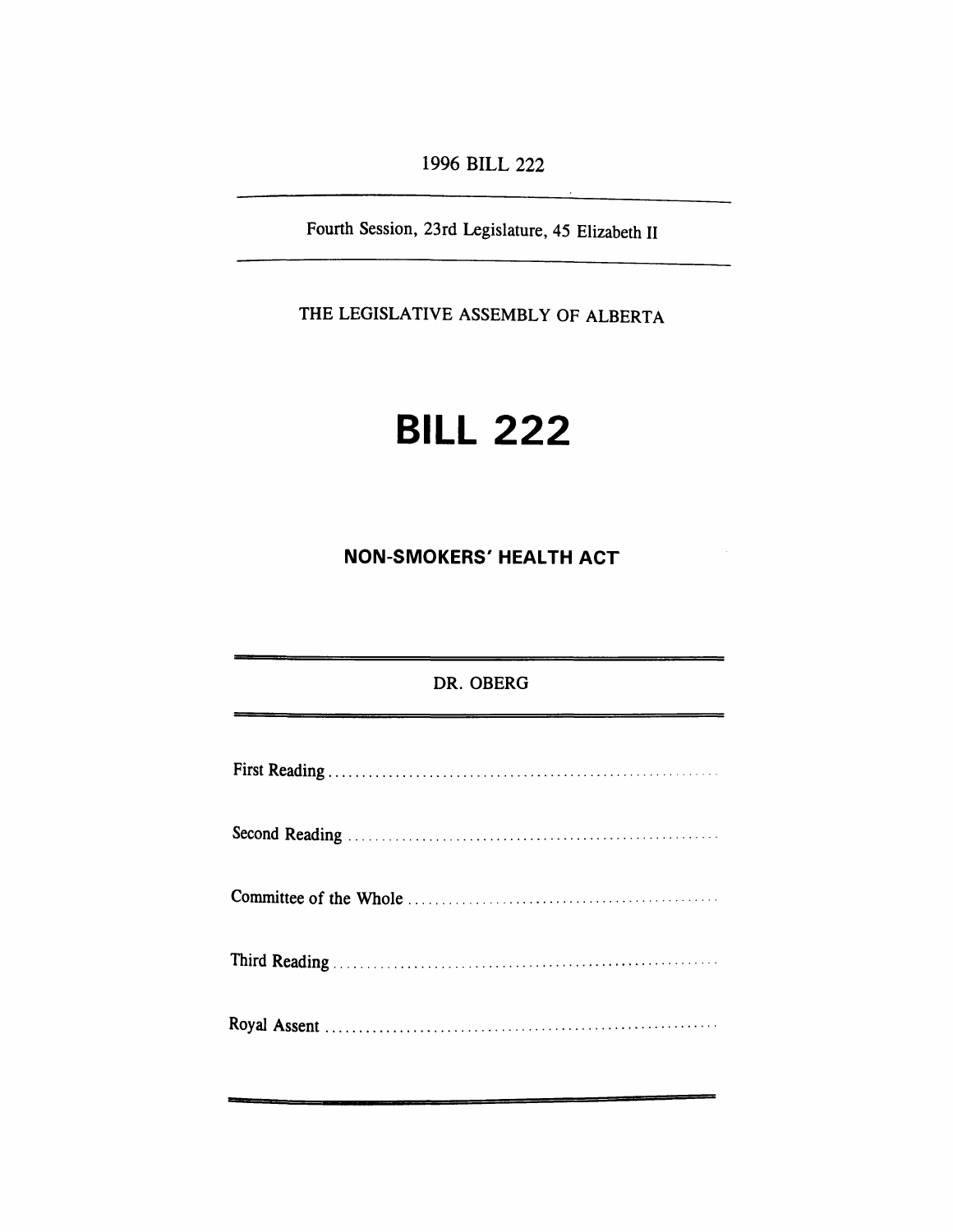*Bill 222 Dr. Oberg*

# *BILL 222*

*1996*

### *NON-SMOKERS' HEALTH ACT*

*(Assented to , 1996)*

*HER MAJESTY, by and with the advice and consent of the Legislative Assembly of Alberta, enacts as follows:*

*Definitions 1(1) In this Act,*

- *(a) "designated smoking room" means an enclosed room that is designated for smoking under section 2(2);*
- *(b) "employee" means a person who is employed to do work who is in receipt of or entitled to wages, salary, commission or other remuneration;*
- *(c) "employer" means a person who employs an employee and includes*
	- *(i) an employer as defined in the Public Service Employee Relations Act,*
	- *(ii) the Legislative Assembly,*
	- *(iii) the Legislative Assembly Office,*
	- *(iv) any officers of the Legislative Assembly, and*
	- *(v) any person who pursuant to a lease, contract or other arrangement occupies space in a building owned or operated by the Crown where the lease, contract or*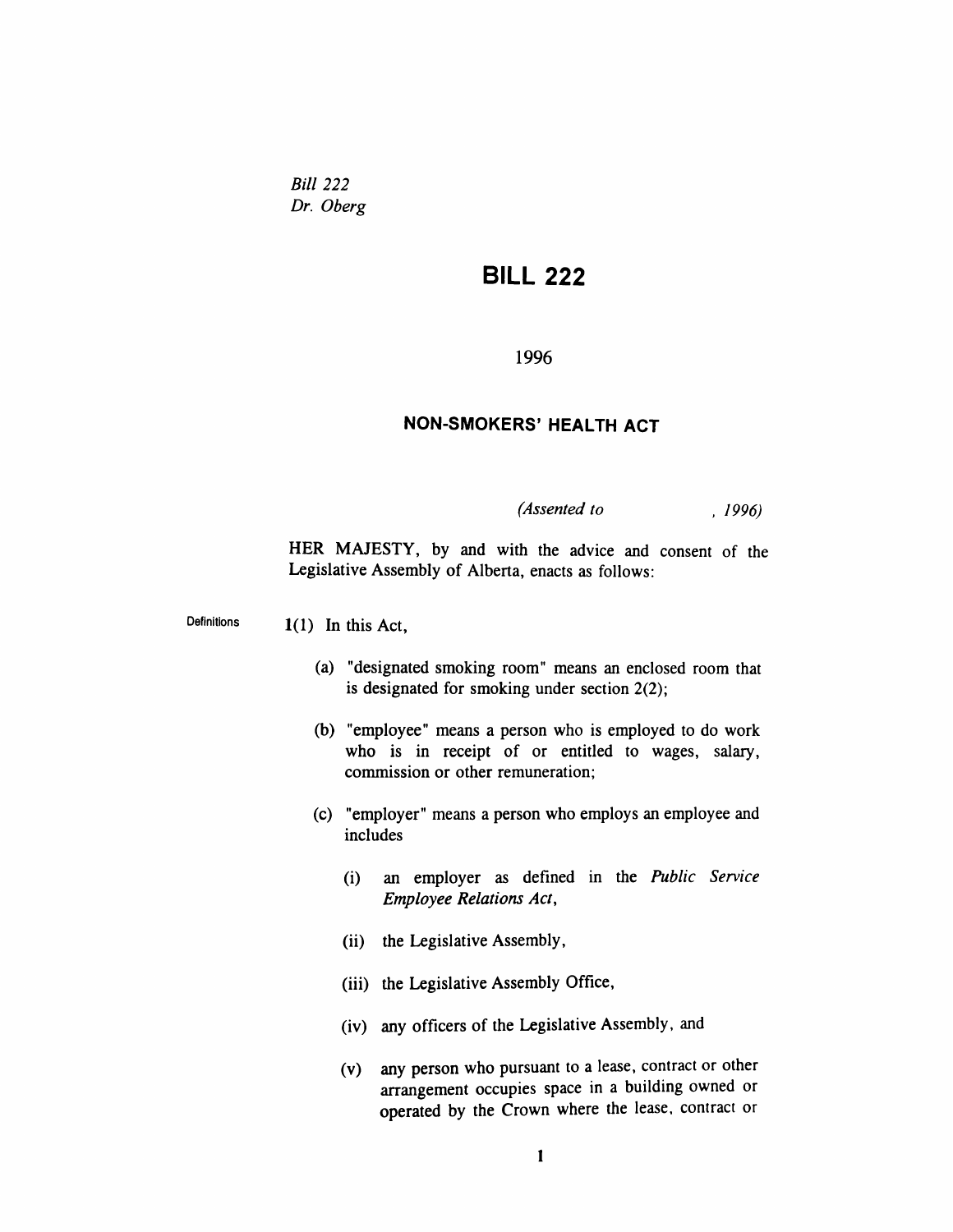*other arrangement commences on or is renewed on or after the date this Act comes into force;*

- *(d) "inspector" means a person designated as such pursuant to section 7;*
- *(e) "Minister" means the member of Executive Council charged by the Lieutenant Governor in Council with the administration of this Act;*
- *(f) "smoke" means to smoke, hold or otherwise have control over an ignited tobacco product;*
- *(g) "tobacco product" means any product manufactured wholly or partly from tobacco and intended for use by smoking;*
- *(h) "work space" means any indoor or other enclosed space in which employees perform the duties of their employment, and includes any adjacent corridor, lobby, stairwell, elevator, cafeteria, washroom or other common area frequented by such employees during the course of their employment, but does not include a restaurant, bar, lounge, tavern or a retail store devoted solely to the sale of tobacco products.*

#### *PART 1*

#### *SMOKING PROHIBITED*

*Duty of employer*

*2(1) Every employer, and any person acting on behalf of an employer, shall ensure that persons refrain from smoking in any work space under the control of the employer except in those rooms designated under subsection (2).*

*(2) An employer may, to the extent permitted by the regulations, designate for smoking enclosed rooms under the control of the employer other than rooms normally occupied by non-smokers.*

*(3) Notwithstanding subsection (1), an employer may require employees, by reason of the nature of their duties, to perform those duties in a room designated for smoking under subsection (2).*

*(4) Where an employer has designated a room for smoking under*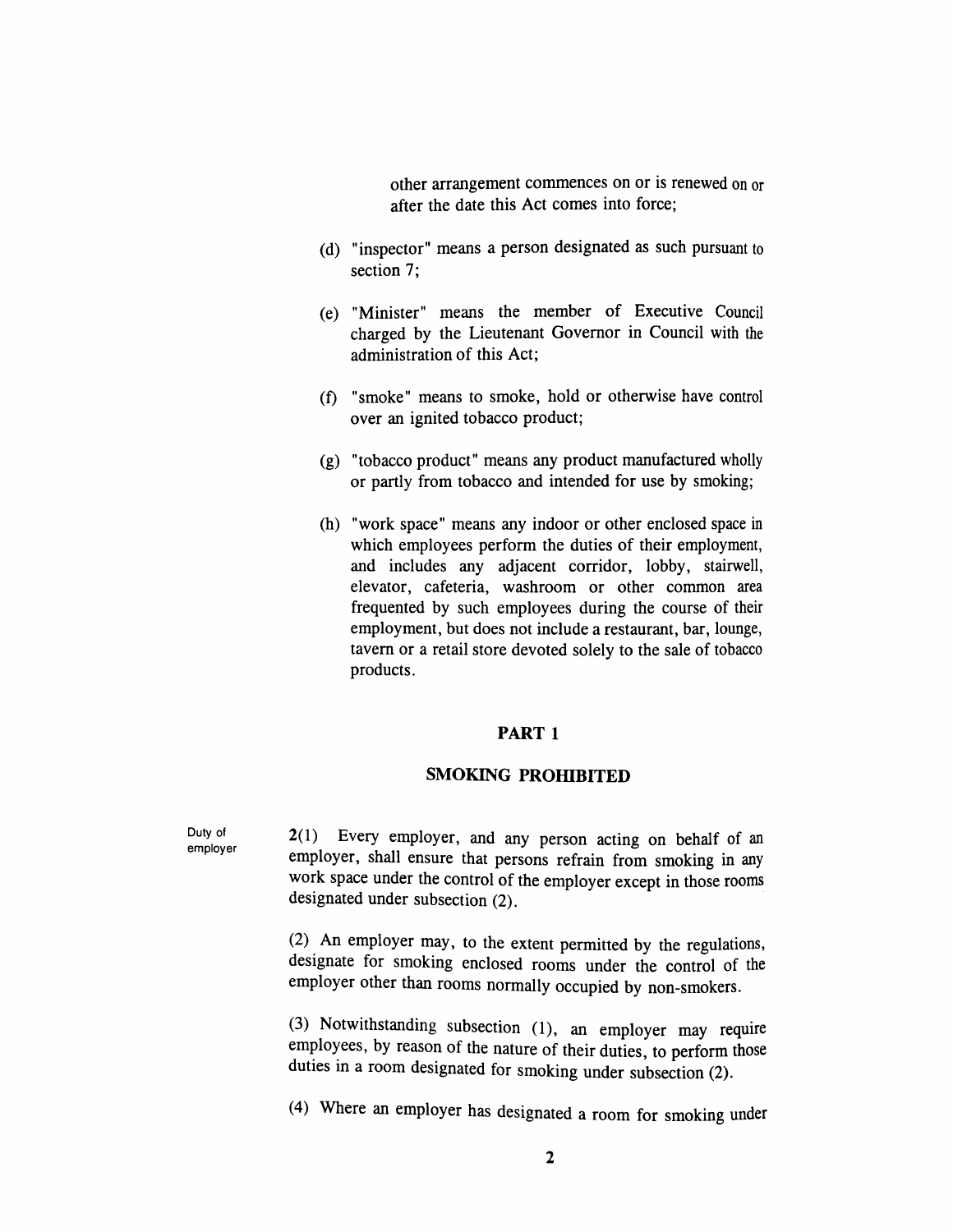*subsection (2) in a building or portion of a building the construction of which commenced before January 1, 1997, the employer shall, to the extent reasonably practicable, ensure that the room conforms to any requirements of the regulations respecting independent ventilation of designated smoking rooms.*

*(5) No employer shall designate a room for smoking under subsection (2) in a building or portion of a building the construction of which commenced after December 31, 1996 if the room fails to conform to any requirements of the regulations respecting independent ventilation of designated smoking rooms.*

*(6) No employer shall designate a room for smoking under subsection (2) in a work space until after the employer has consulted with the joint work site health and safety committee appointed pursuant to the Occupational Health and Safety Act in respect of that work place or, if there is no such committee, with the employees employed there.*

*Smoking prohibited 3(1) No person shall smoke in any work space under the control of an employer except in a designated smoking room.*

> *(2) An employer shall, to the extent and in the manner required by the regulations, inform employees and members of the public of the prohibition imposed by subsection (1) and of the location of designated smoking rooms under the control of the employer.*

*Saving provision 4 Nothing in section 3 affects the operation of any other Act or regulations thereunder or any rule of law in relation to the protection of persons from exposure to tobacco smoke.*

*Regulations 5(1) The Lieutenant Governor in Council may make regulations*

- *(a) respecting the size, number, proportionate floor space, location, use, number of occupants and other characteristics of rooms that may be designated for smoking under section 2(2);*
- *(b) respecting the ventilation of designated smoking rooms,*
- *(c) requiring employers to inform employees and members of the public of the prohibition imposed by section 3 and of*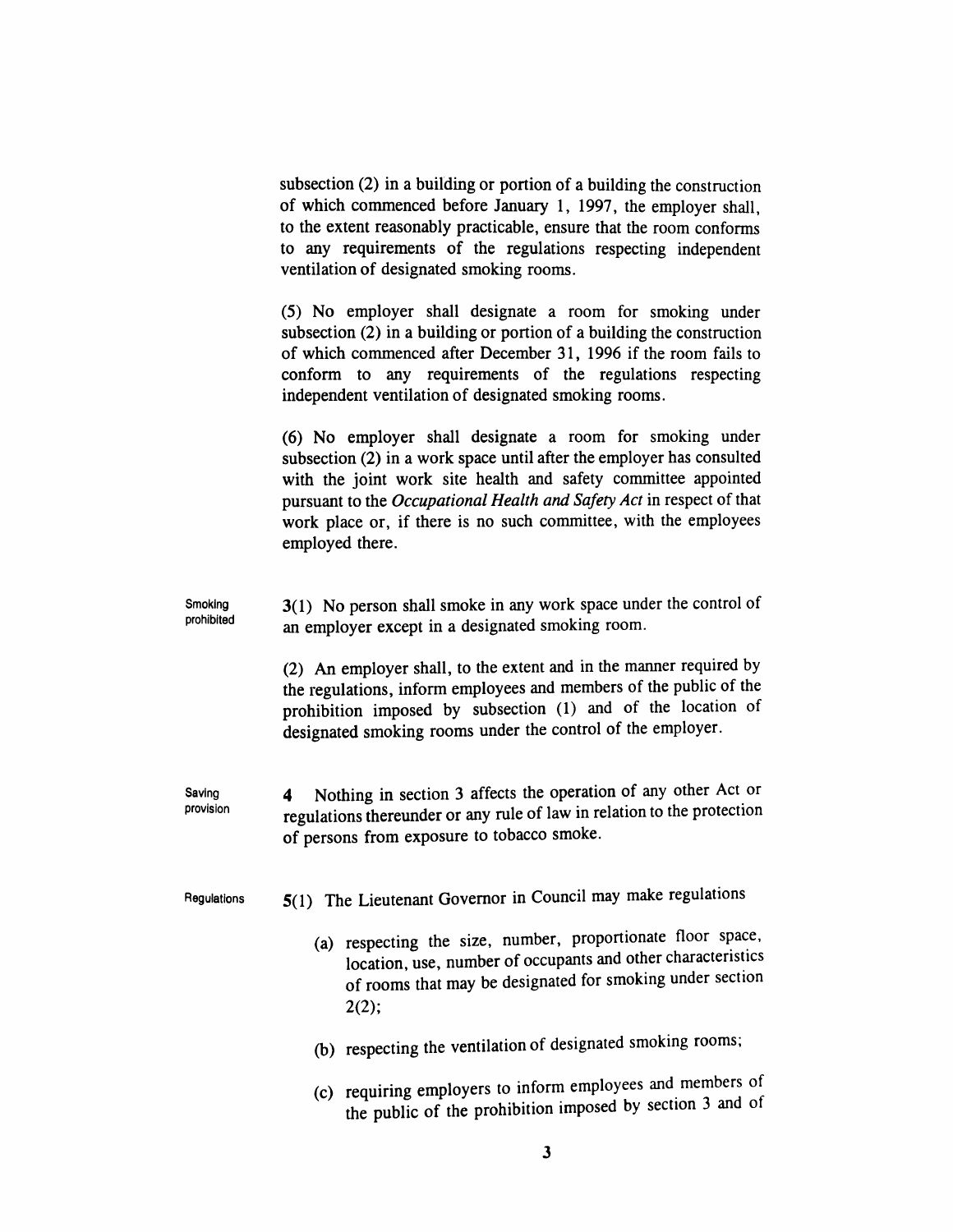*the location of and designated smoking rooms, and respecting the manner of so informing them.*

*(2) Regulations made pursuant to this section may be made applicable to all employers or to a class of employer and in respect of all work spaces or a class of work space.*

*Proceedings against Crown 6 Notwithstanding any other Act, proceedings in respect of an offence under this Act may be brought against an employer that is an agent of the Crown in the employer's own name, or against a person acting on behalf of such an employer, in the same manner as if that employer were a person not an agent of the Crown.*

*Designation of inspectors 7 The Minister may designate or appoint any person to be an inspector for the purposes of this Act.*

*Inspection of premises 8(1) For the purpose of verifying compliance with this Act, an inspector may at any reasonable time enter and inspect any work space under the control of an employer.*

> *(2) The person in charge of a work space entered by an inspector pursuant to subsection (1) and every person found in that place shall give the inspector all reasonable assistance to enable an inspector to carry out the inspector's duties and shall furnish the inspector with any information that the inspector has reasonable grounds to believe is required to carry out the inspection.*

> *(3) No person shall wilfully obstruct an inspector in the performance of the inspector's duties under this section.*

*Offence and penalties 9(1) Every employer who contravenes section 2, 3(2) or 8(3) is guilty of an offence and is liable on conviction*

- *(a) for a first offence, to a fine not exceeding \$1000, and*
- *(b) for a subsequent offence, to a fine not exceeding \$10 000.*

*(2) Every person who contravenes section 3(1) is guilty of an offence and is liable on conviction*

*(a) for a first offence, to a fine not exceeding \$50, and*